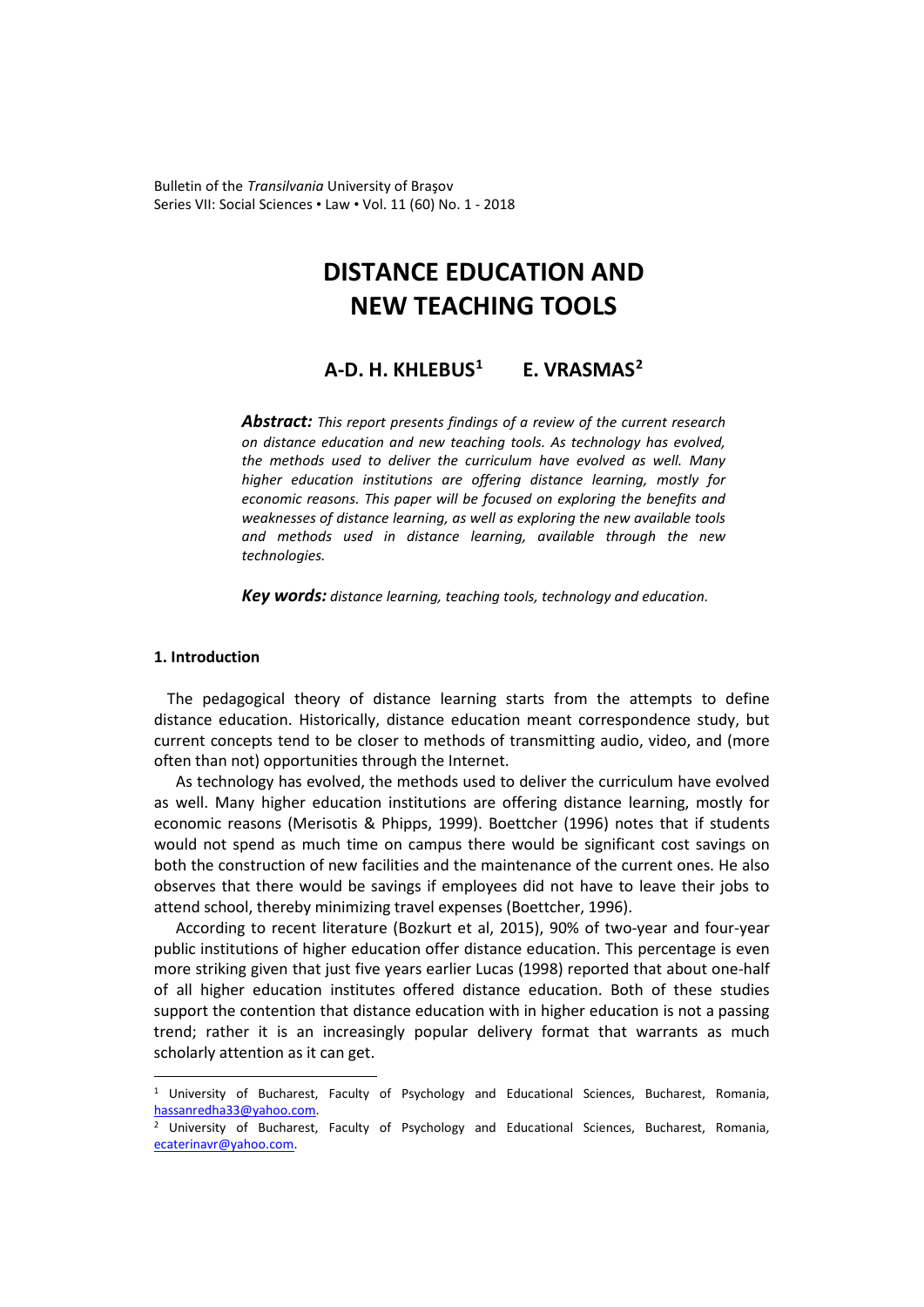Distance education is also a broad approach characterized by a high degree of variation, such as the types of media or technology used (print, radio, computer); the nature of the learning (workshop, seminar, degree program, supplement to traditional classroom, levels of support); institutional settings; topics addressed; and levels of interactivity support (face-to-face, online, blended, none) (Scanlon, McAndrew, & O'Shea, 2015).

This paper will focus upon distance education and the new teaching tools available through the use of new technologies.

#### **2. Distance Learning**

A very good definition of the operational value of distance education is given by the Education and Training Council:

"Distance learning involves enrolment and study at one training institution that provides the didactic materials prepared in a sequential and logical order for the students to study on their own. At the end of each stage, the student sends by fax, mail, or computer to the qualified instructors, the product of his work for correction, ranking and tutorial orientation on the issues of the subject. The corrected tasks are given back to the student, this exchange assuring a student-teacher relationship." (DEAC, 2015, pp. 3-4).

It is highly characterised, as being part of a constructivist approach, by the control of learning by the student, rather than the instructor which is more a facilitator providing a learning experience (Jonassen, 1995), it implies a separation of teacher and learner in space and/or time and it emphasises communication between student and teacher, mediated by different types of technology (Keegan, 1986; Garrison & Shale, 1987).

The main countries exporting Internet training services are the USA, New Zealand, Australia and Canada. In the United States, achievements are numerous and diversified. It can be said that distance training grows in a vertiginous way. An original feature is the strong involvement of economic agents investing in distance learning.

 At the university level, Virtual University Campus, VUC (Virtual University Campus) is the most important portal of Internet education. This university has produced over 500 quality courses at a low price. Besides, there are dozens of virtual universities offering a variety of on-line courses.

In Australia, the Australian National Flexible Education and Training Program is a five year strategic plan for which millions of euros a year are allocated, plus the contributions of the various provinces that have their own funding in this area. Of all students enrolled in Australian universities, 14% receive distance education. The accreditation and qualification of these educational edifices are established by a national body.

In New Zealand, the government has set up an e-learning pilot committee. This committee, composed of nine experts, endorses the actions of developing and coordinating distance learning.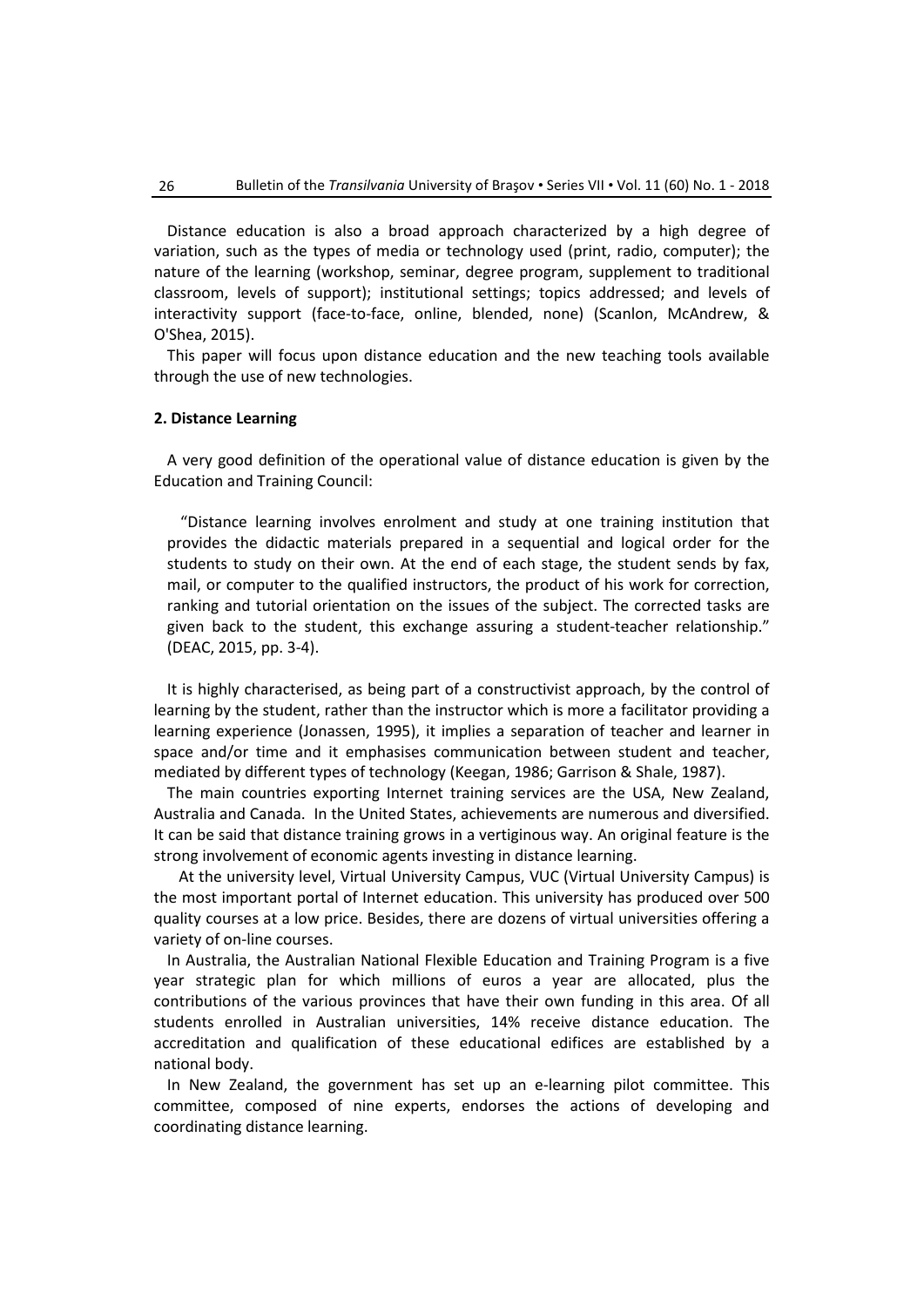New Zealand's educational services exports are estimated between 380 and 560 million euros per year. Quality assurance is indispensable for receiving government funds through a national agreement.

In Canada, education, including e-learning, is a provincial competence. Most of the ten provinces and three territories have identified e-learning as a priority. A recent study shows that 57% of the 134 Canadian colleges and universities offer on-line courses (between 1 and 340 classes per unit), that is, a total of 3,000 courses.

 In Japan, Parliament passed an organic law on training in a networking society thanks to advanced telecommunications technologies, which entered into force on January 6, 2001.

In the last decades, the electronic communication in the educational environment has become a constant of the last decades. The communication model has created an alternative learning support which marks a transfer of competences from an unidirectional, exclusivist learning model to a multidirectional model of educational communication, in the context of which the teachers has become the facilitator of the learning process for the students and the students has become more involved, no longer being just a passive observer (Al-Dulaimi & Vrasmas, 2017).

The new technologies have put a greater emphasis on the needs and choices of the individual benefiting from the education, it has changed the entire educational system, the teaching methods, and the tools, offering greater opportunities for students and for teachers as well to develop professionally, to acquire new competences which have a great importance in our contemporary informational society.

Despite the fact that technology is an integral part of distance education, distance learning programs also focus on the instructional needs of the students, rather than on the technology itself. It is essential to consider their ages, cultural and socioeconomic backgrounds, interests and experiences, educational levels, and familiarity with distance education methods and delivery systems (Schamber, 1988). Successful distance education systems involve interactivity between teacher and students and also between students and the learning environment Millbank (1994).

Researchers have found that the most appreciated strengths of the distance learning education is flexibility, convenience, given by the fact that they do not have to physically be in a classroom in order to work on their project. Group work is also considered to be improved since students can communicate with teachers at any time via electronic mail or chat rooms, being able to get in contact anywhere, anytime, not limited by a spacetime work frame (Song et al., 2004).

According to Conrad and Donaldson (2004), students in an online learning environment can develop much easier critical thinking skills and well as reflection skills since the collaborative activities in online learning environments involve idea sharing which triggers a deeper processing of content.

Weaknesses reported in the literature include difficulty with communication caused by delayed responses and unfamiliarity with classmates, also a sense of lack of community (Vonderwell & Turner, 2003). Among the encountered weakness there was also a lack of connection with faculty and other learners, stating that this reduced sense of connection had a negative impact on their overall class experience.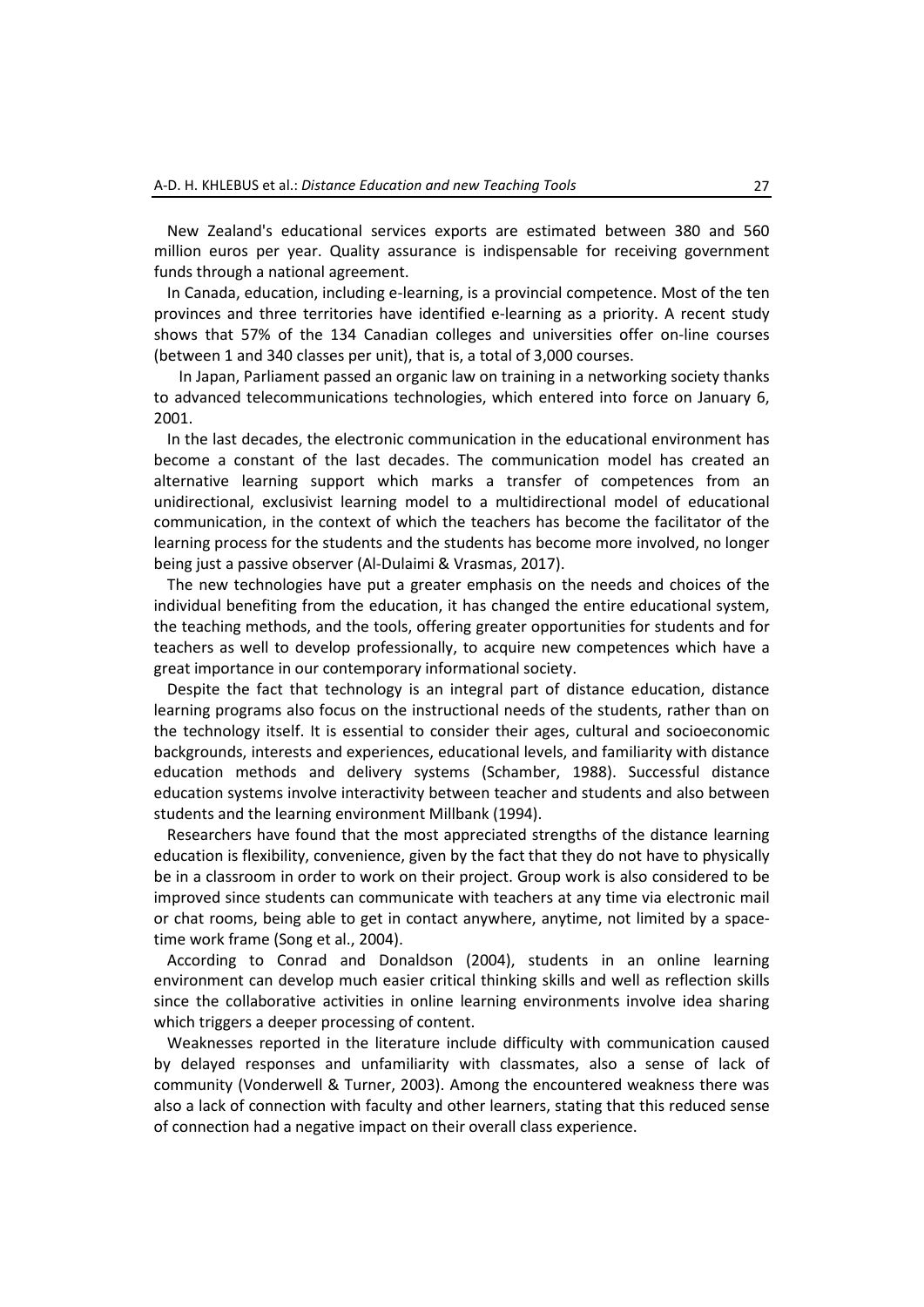#### **3. New Teaching Tools**

Distance education is highly linked to the mode of delivery (Britain & Liber, 2004). Because of the rapid evolution of delivery modes, distance education researchers (Britain & Liber, 2004; Taylor, 1995) often speak of "generations" of distance education models, such as print, multimedia, and Web-based delivery systems. Technology has always been used in education, starting from carving figures on rock walls to technological devices, such as laptops, mobile phones, electronic blackboards, e-books and many others. The importance of technology in education has remained constant in spite of the changes of the materials and the evolution of technology, so it would be interesting to understand how the educational tools and techniques have evolved.

In 1870, technology started to advance, developing the Magic Lantern- a primitive version of a slide projector that projected images printed on glass plates, and the overhead projector, a more modern version, appeared in 1930.

Around 1890 the chalkboard emerged, followed by the pencil in 1900 and the ballpoint pen in 1940. In the 1920s the radio emerged, and on-air classes became a much-known trend, followed by videotapes in 1951, creating a new method of instruction. The photocopier and the handheld calculator entered the educational environment in 1959, respectively 1972, allowing quick mathematical calculation.

Although the first computers were developed in 1930, they entered the educational environment in the '80s. The number of students in college in 1930 was around 1 million, but by 2012 had grown to a record 21.6 million, therefore teachers needed and developed new methods of instruction and testing, and students were looking for new ways to communicate, study, and learn.

In 1990, the Hyper Text Markup Language, or HTML, was developed and the National Science Foundation (NSF) removed restrictions on the commercial use of the Internet in 1993. This was a very important development, since it represents the foundations of distance learning and online learning platforms.

The first Personal Digital Assistants (PDAs) was released by Apple Computer in 1993, and in 2009, in the US, 97% of classrooms had one or more computers, and 93% of classroom computers had Internet access (http://elearninginfographics.com). Instructors stated that 40% of students used computers often in their educational methods, in addition to interactive whiteboards and digital cameras (http://elearninginfographics.com).

The term "teaching aid" was first used by Van der Stoep and his colleagues (1973) to summarize instructional and learning aids, and they represent materials or tools that the teacher uses in presenting a lesson, or which they generally use in different lessons in order to deliver the information to the students: chalkboard, PowerPoint presentation, syllabus, etc.

The "learning aids" are the materials or tools used by students, in order to assimilate and understand information: notebooks, manuals, books, laptops, internet, etc.

Researchers have suggested that technology can enhance learning, since technology can improve some skills of the students, such as communication skills, by using word processing programs and communicating via e-mail, or organizational skills and the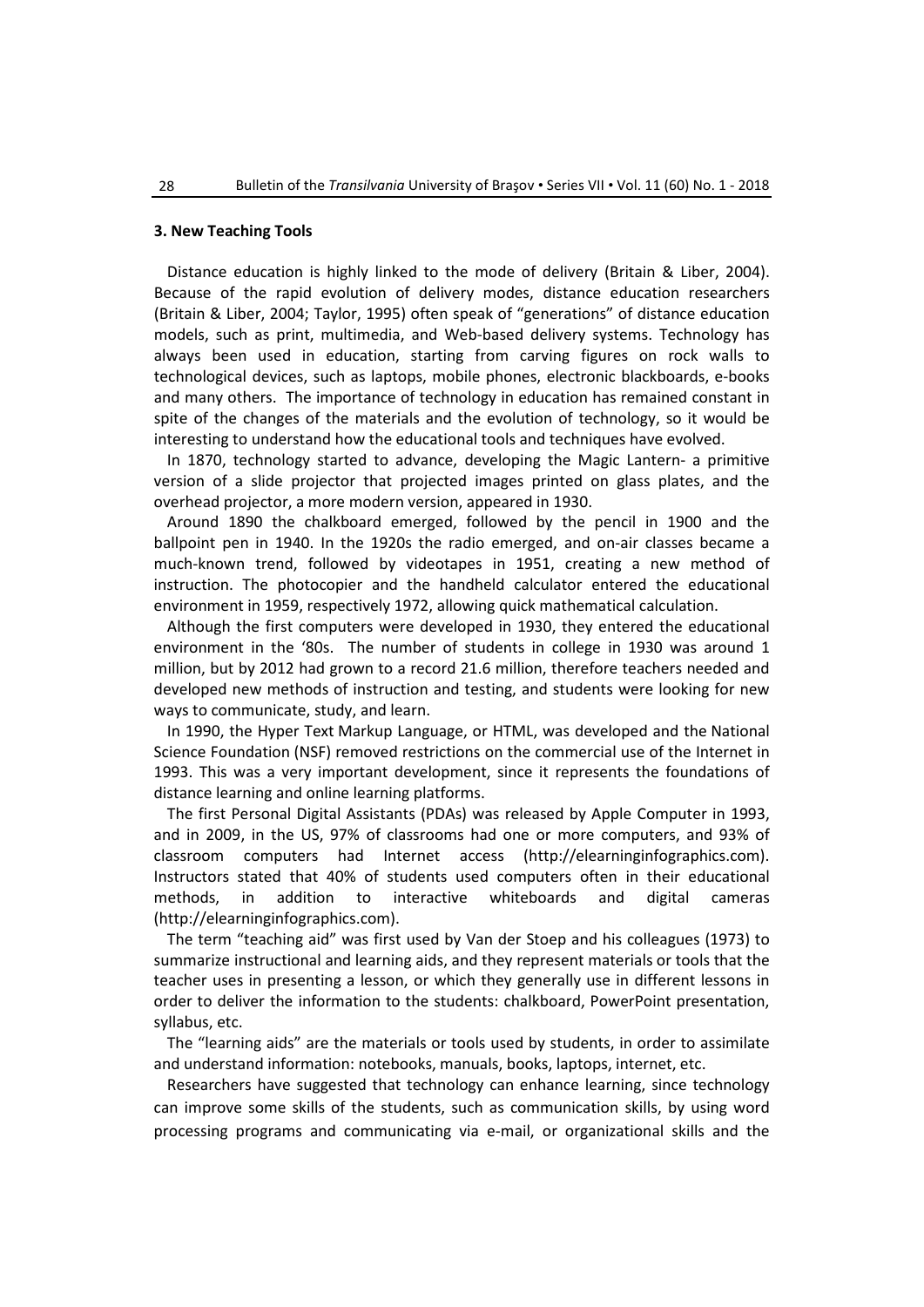capacity to better understand science concepts by using modelling software (such as Matlab), database programs, animations, graphs, spreadsheet programs or by using design and multimedia tools such as presentation software, editing software for digital images and videos (Honey & Spielvogel, 2005; Johnston, 2000; Means, 2001).

According to recent literature, the use of technology has a positive impact on students' academic results (Anderson, 2016; Gulek & Demirtas, 2005). Stratham and Torell (1999) concluded that, when integrated appropriately, the introduction of technology in the education program resulted into an interactive relationship based on feedback between the teachers and students and showed enhanced skills of problem solving and inquiry, therefore higher engagement of the students in the educational program, which led to lower dropout rates.

There are two groups of available technology which are highly used at the moment in distance learning and these are divided into two groups: synchronous and asynchronous. Synchronous technology is based on online delivery where all the participants are "present" at the same time and are organised by a timetable, whereas asynchronous technology is a type of online delivery where participants access course materials on their own schedule. Synchronous technologies are Web based VoIP, Telephone, Videoconferencing, Web Conferencing and asynchronous technologies are for example an Audiocassette, E-mail, Message Board Forums, Voice Mail/fax, and Videocassette/DVD Systems. There is also a framework for instructors/teachers called Learning Content Management Systems which can be used for both Synchronous and Asynchronous learning.

Among the modern teaching tools available there are also podcasts, interactive tables and eBooks (Selwyn & Stirling, 2016). Smart Boards are also a modern technological teaching aid which is rapidly being integrated into classrooms around the world and are essentially enhanced whiteboards that are used in conjunction with projectors and laptops, allowing access to a wide variety of computer-based multi-media content on the board in front of the class.

Podcasts are a series of digital media files, usually digital, audio, or video, that is made available for download via web. They are useful as teaching aids because via internet it allows instant access to resourceful materials and it can even make lessens available online for the students, making the learning process easier since the students can relistens to important information that they make have skipped or not understood during the class (Bates, 2015).

An eBook is a form of publishing in a digital medium and since reading is the basic component of most educational activities, it is necessary to reach all students, especially special need students and distance learning classes (webopedia.com). It is considered the biggest change in the editing field, since Gutenberg, and it was introduced on the market as a digital document accessible on a computer in 1998.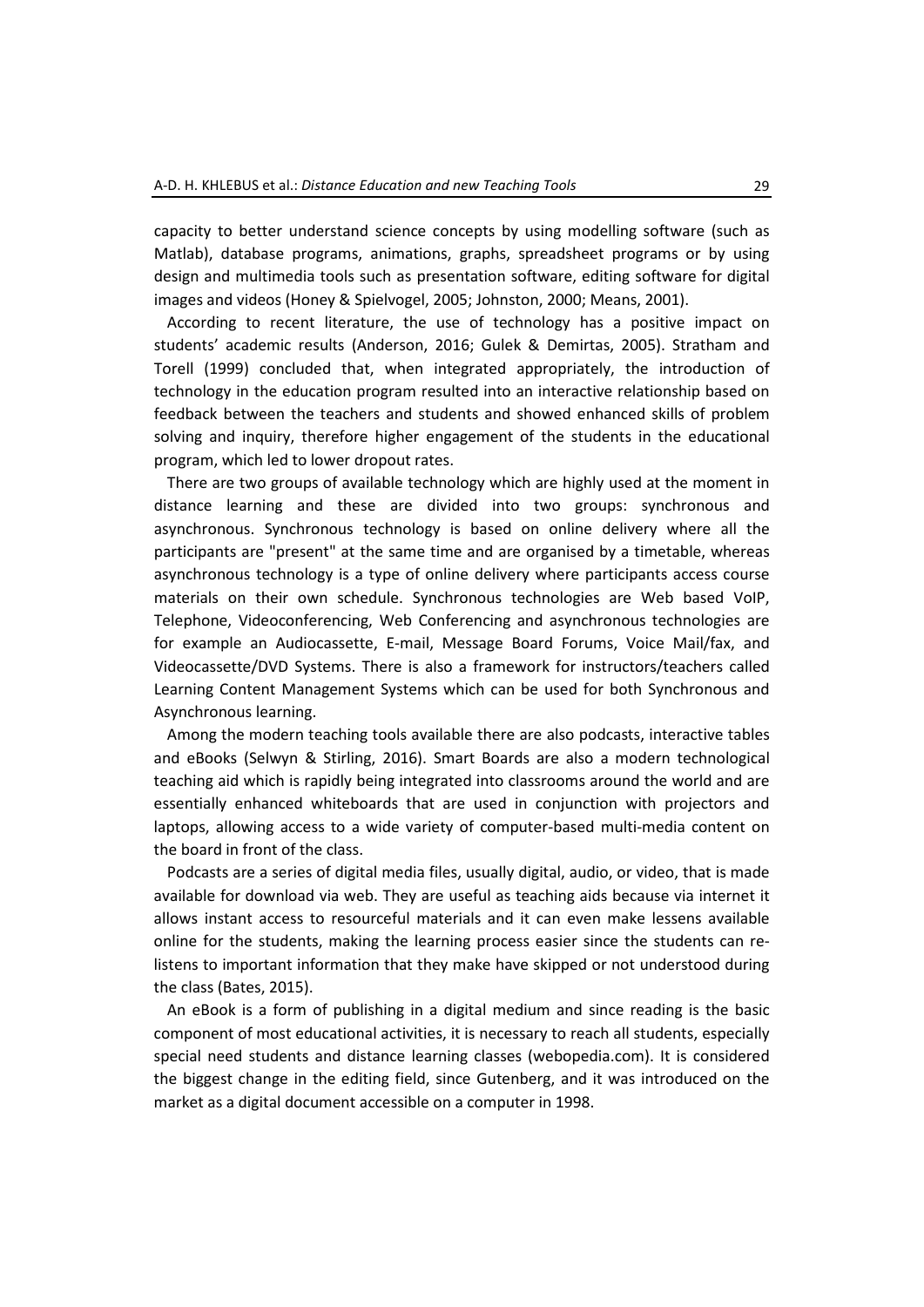Digital or electronic text offers options such as Text-to-Speech that provide users additional modalities for receiving the information, such as allowing readers to interact with the text by taking notes, marking, highlighting, searching, and even interacting with associated dictionaries. By using e-books as tools, instructors can expand the accessibility and ease of use both for themselves and their students.

### **4. Conclusions**

It appears that distance education has many benefits: students in an online learning environment can develop much easier critical thinking skills and well as reflection skills since the collaborative activities in online learning environments involve idea sharing which triggers a deeper processing of content. There are also weaknesses, such as difficulty with communication caused by delayed responses and unfamiliarity with classmates, also a sense of lack of community, a lack of connection with faculty and other learners, stating that this reduced sense of connection had a negative impact on their overall class experience.

Also, in many countries, distance-learning systems have proved that they can provide quality education and training to a large number of students at lower costs that traditional education and in the long term it is considered that e-learning will be more cost-effective due to the fact that it can replace high labour costs with low-cost technology (Bates, 2005, pp.33-41).

The teaching tools appear to have innovated and once with them teaching has also taken an innovative transformation, given these changes it is important for teachers to learn to change with the times since these changes will ultimately benefit the students and the education system.

#### **References**

- AL-Dulaimi, K. H., & Vrasmas, E. (2017). E-books as modern teaching aids. *Journal of Educational Sciences and Psychology, 7*(1B), 111-116.
- Anderson, T. (2016). Theories for learning with emerging technologies. In G. Veletsianos (Ed*)., Emergence and innovation in digital learning: Foundations and applications* (pp. 35-50). Edmonton: Athabasca University Press.
- Bates, A. T. (2005). *Technology, e-Learning and Distance Education*. London: Routledge.
- Bates, A. T. (2015). Teaching in a digital age. Retrieved from
- https://teachonline.ca/sites/default/files/pdfs/teaching-in-a-digital-age\_2016.pdf Boettcher, J. (1996). Distance learning: Looking into the crystal ball. Retrieved from
- http://www.designingforlearning.info/services/writing/jvb\_cause.html Bozkurt, A., Akgun-Ozbek, E., Yilmazel, S., Erdogdu, E., Ucar, H., Guler, E., ... & Dincer, G.
- D. (2015). Trends in distance education research: A content analysis of journals 2009-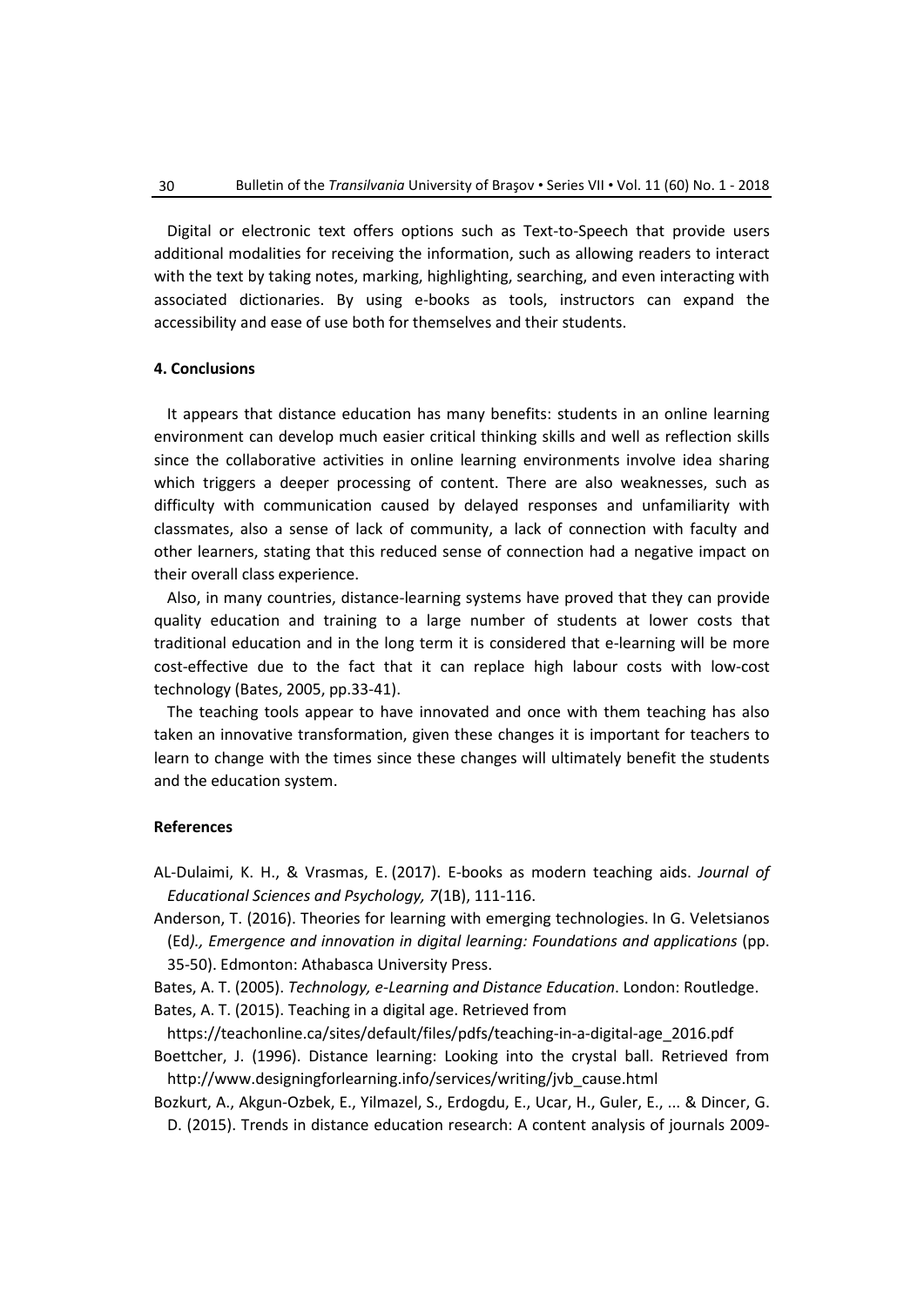2013. *The International Review of Research in Open and Distributed Learning, 16*(1), 330-363.

- Britain, S., & Liber, O. (2004). A framework for pedagogical evaluation of virtual learning environments. Commonwealth of Learning. Retrieved from http://ubir.bolton.ac.uk/ 301/1/iec\_reports-2.pdf
- Garrison, D. R., & Shale, D. (1987). Mapping the boundaries of distance education: Problems in defining the Journal of Distance field. *The American Education,* 1(1), 7-13.
- Gulek, J. C., & Demirtas, H. (2005). Learning with technology: The impact of laptop use on student achievement. *The Journal of Technology, Learning, and Assessment, 3*(2), 4-38.
- Honey, M. M., & Spielvogel, R. (2005). Critical issue: Using technology to improve student achievement. North Central Regional Educational Laboratory. Retrieved from https://files.eric.ed.gov/fulltext/ED489521.pdf
- Johnston, M. (2000). *Using technology to enhance new models of teaching and Learning.* Arlington, VA: Educational Research Service.
- Jonassen, D. H. (1995). Supporting communities of learners with technology: A vision for integrating technology in learning in schools. *Educational Technology, 35*(4), 60–62.
- Keegan, D. (1986). *The foundations of distance* education (2nd edition). London: Routledge.
- Lucas, R. (1998). An ecology of distance learning. *Syllabus*, *11*(10), 14–16.
- Means, B. (2001). Technology use in tomorrow's schools. *Educational Leadership, 58*(4), 57-61.
- Merisotis, J. P., & Phipps, R. A. (1999). What's the difference? Outcomes of distance education versus traditional classroom-based learning. *Change, 31*(3), 12-17.
- Millbank, G. (1994). *Writing multimedia training with integrated simulation.* Paper presented at the Writers' Retreat on Interactive Technology and Equipment. Vancouver, BC: The University of British Columbia Continuing Studies.
- Scanlon, E., McAndrew, P., & O'Shea, T. (2015). Designing for educational technology to enhance the experience of learners in distance education: How open educational resources, learning design and MOOCs are influencing learning. *Journal of Interactive Media in Education, 1*(6), 1-9.
- Schamber, L. (1988). Delivery systems for distance education. Retrieved from <https://www.ericdigests.org/pre-9210/distance.htm>
- Selwyn, N., & Stirling, E. (2016). Social media and education… Now the dust has settled. *Learning, Media and Technology, 41*(1), 1-5.
- Song, L., Singleton, E. S., Hill, J. R., & Koh, M. H. (2004). Improving online learning: Student perceptions of useful and challenging characteristics. *Internet and Higher Education, 7*(1), 59-70.
- Stratham, D. S., & Torell, C. R. (1999). Computers in the classroom: The impact of technology on student learning*. LLS. Spotlight on Student Success*, No. 206. Retrieved from [https://sccs-pd.wikispaces.com/file/view/](https://sccs-pd.wikispaces.com/file/view/%20A+digest+of+research+from+the+Laboratory+for+Student+Success.pdf)

[A+digest+of+research+from+the+Laboratory+for+Student+Success.pdf](https://sccs-pd.wikispaces.com/file/view/%20A+digest+of+research+from+the+Laboratory+for+Student+Success.pdf)